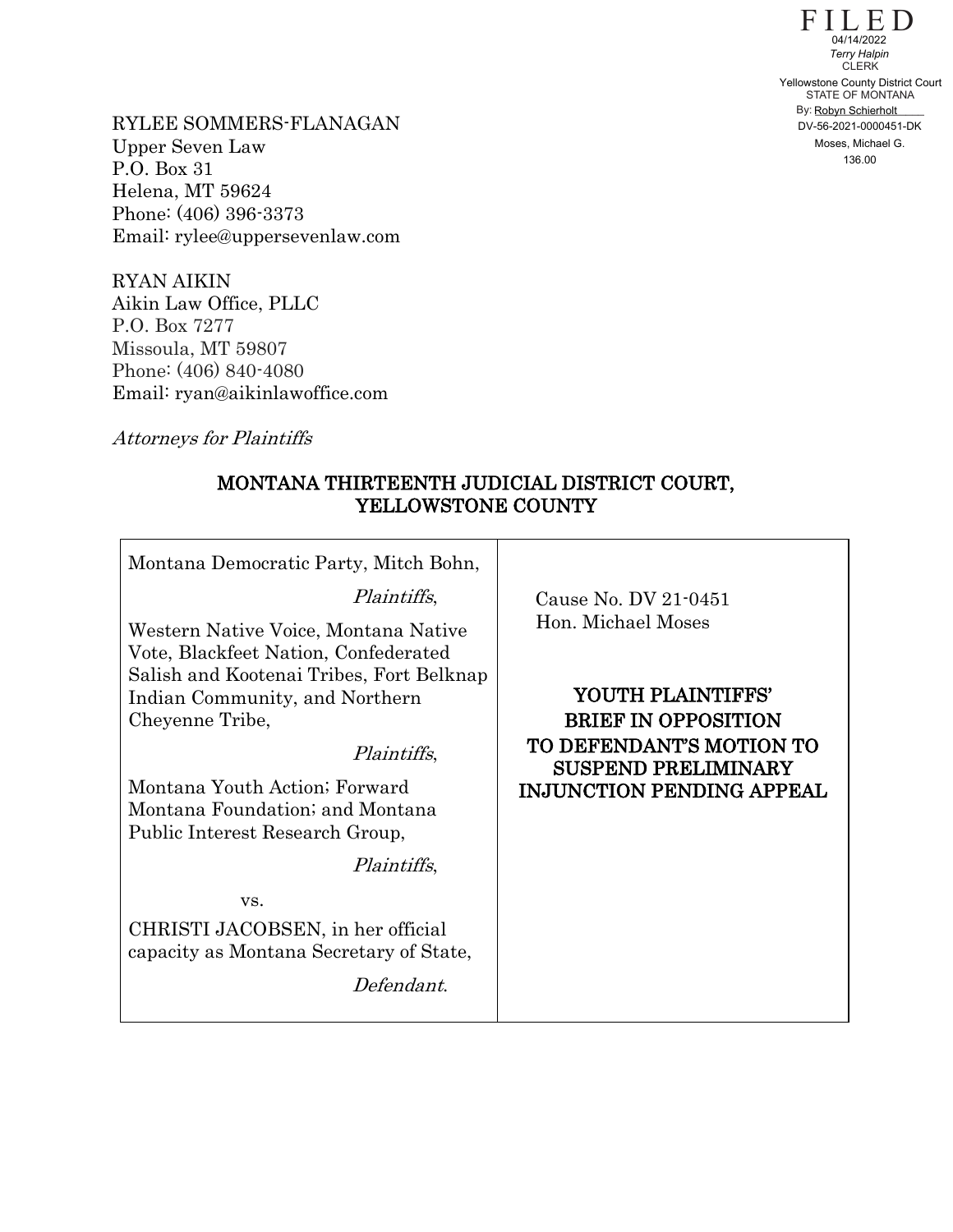Plaintiffs Montana Youth Action, Forward Montana Foundation, and Montana Public Interest Research Group ("Youth Plaintiffs"), submit this Brief in Opposition to Defendant's Motion to Suspend Preliminary Injunction Pending Appeal ("Def.'s Mot."), and join in full the briefs in opposition also filed on April 14, 2022, by the Montana Democratic Party ("MDP") and Western Native Voice ("WNV") plaintiffs.

While the Secretary argues that there "is no precise formula governing when a stay of injunction should be granted," Def.'s Mot. at 3, there are four established principles to guide the Court's order: "1. Whether the stay applicant has made a strong showing that he is likely to succeed on the merits. 2. Whether the applicant will be irreparably injured absent a stay. 3. Whether issuance of the stay will substantially injure the other parties interested in the proceeding. 4. Where the public interest lies." Pinnacle Gas Res. v. Diamond Cross Props., Cause No. DV 07- 150, 2008 Mont. Dist. LEXIS 240, \*2 (Mont. Dist. Ct. 16th Dist.). So, the court "determines whether to grant a stay by balancing competing interests and considering whether the public welfare or convenience will be benefitted by a stay." State v. Mont. First Jud. Dist. Ct., 361 Mont. 536, 264 P.3d 518 (2011) (citing Henry v. Seventeenth Jud. Dist. Ct., 198 Mont. 8, 13, 645 P.2d 1350, 1353 (1982). Moreover, the bar for Defendant's motion is high. *Pinnacle Gas*, 2008 Mont. Dist. LEXIS 240, at \*2 (Rosebud County) ("[The] standard for suspending an injunction pending appeal is essentially the same as the standard for granting the injunction in the first place.").

The Secretary bears the burden of showing that she is entitled to a stay of the preliminary injunction, and she has failed to do so.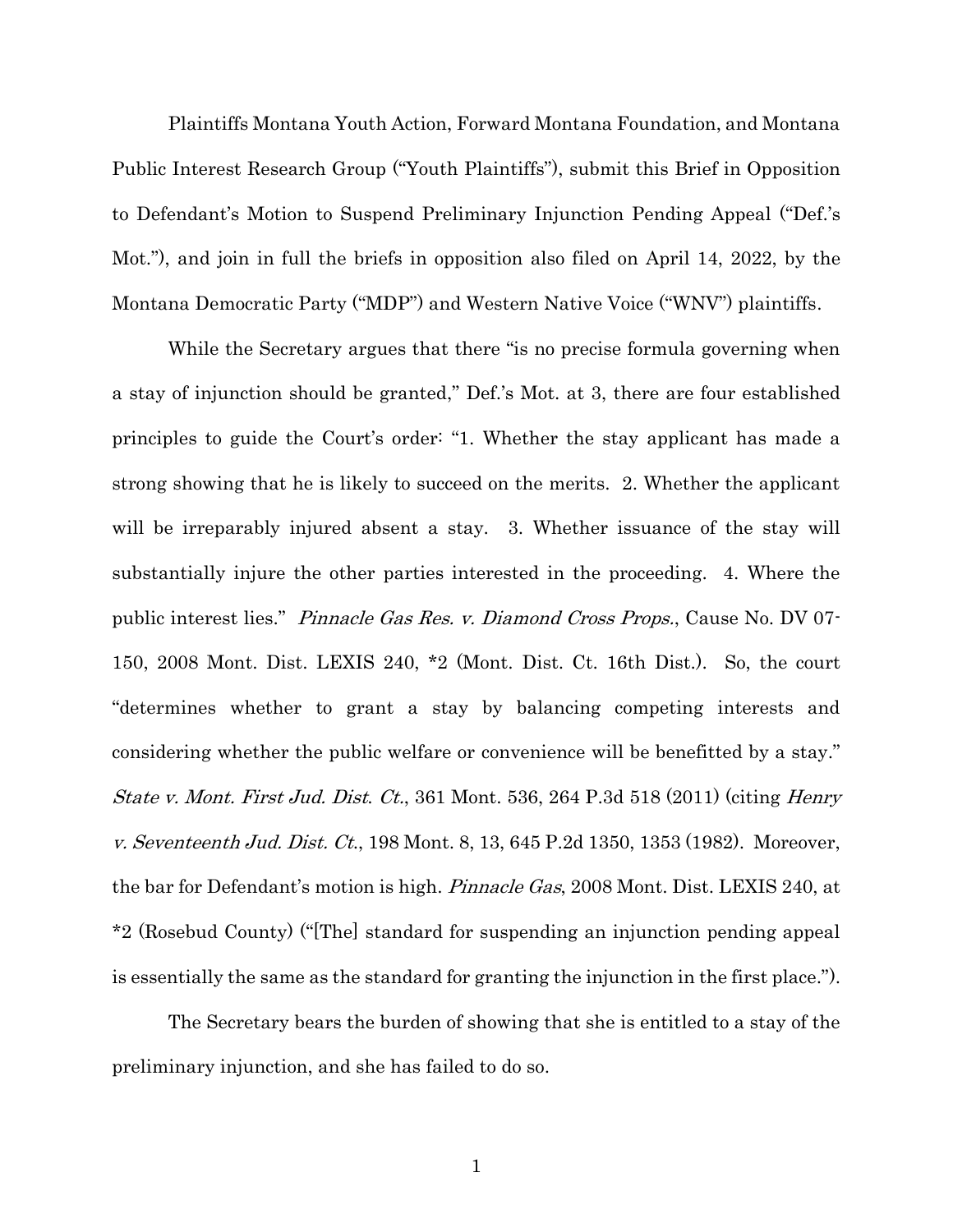With respect to House Bill 506 ("HB506"), Youth Plaintiffs do not oppose Defendant's request that the Court narrow its injunction to prohibit enforcement only of Section 2. See Def.'s Mot. at 12–13. Youth Plaintiffs sought relief to ensure that registered voters who will be eligible to vote on or before election day, but who are not yet 18 or have not yet lived in their voting precinct for 30 days, will have equal access to the ballot as other similarly situated voters. See Youth Plaintiffs Compl., ¶¶ 5, 68–78. Only Section 2 of HB506 impedes that objective. Youth Plaintiffs therefore do not object to modification of the preliminary injunction so that it enjoins only HB506, Section 2.

## **CONCLUSION**

For the reasons set forth above and in MDP and WNV Plaintiffs' opposition briefs, the Secretary's motion to suspend the preliminary injunction should be denied.

Respectfully submitted this 14th of April, 2022.

Rylee Sommers-Flanagan Upper Seven Law

Ryan Aikin Aikin Law Office, PLLC

Attorneys for Plaintiffs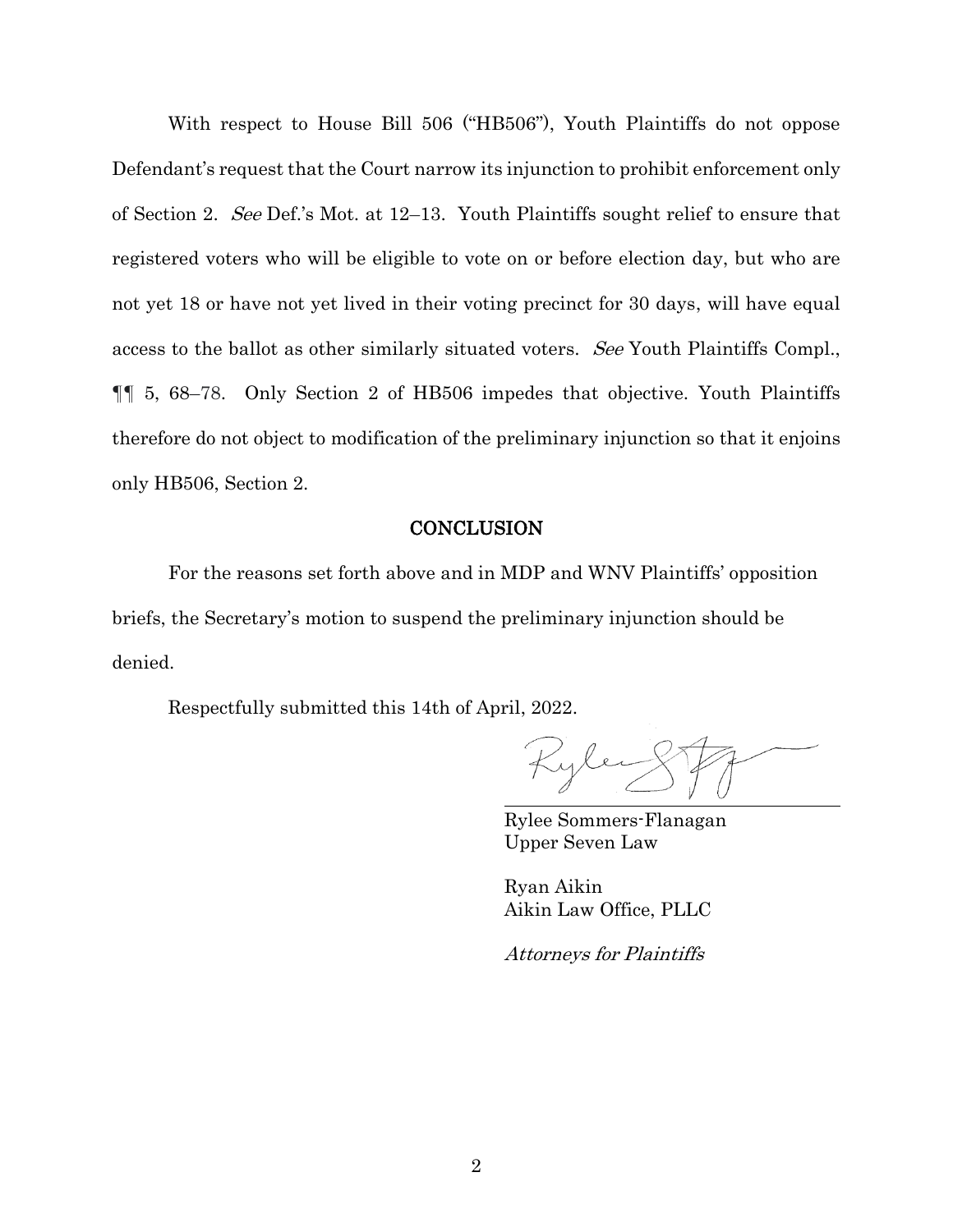## CERTIFICATE OF SERVICE

I HEREBY CERTIFY that the above was duly served upon the following on the 14th day of April, 2022, by email.

David M.S. Dewhirst Office of the Attorney General Justice Building, Third Floor 215 North Sanders Street P.O. Box 201401 Helena, MT 59620-1401 david.Dewhirst@mt.gov

Austin Marcus James Office of the Secretary of State Montana Capitol Building, Room 260 P.O. Box 202801 Helena, MT 59620-2801 austin.james@mt.gov

Dale Schowengerdt Ian McIntosh Crowley Fleck, PLLP 900 North Last Chance Gulch, Suite 200 Helena, MT 59601 P.O. Box 797 Helena, MT 59624-0797 DSchowengerdt@crowleyfleck.com imcintosh@crowleyfleck.com

> /s/ Rylee Sommers-Flanagan Upper Seven Law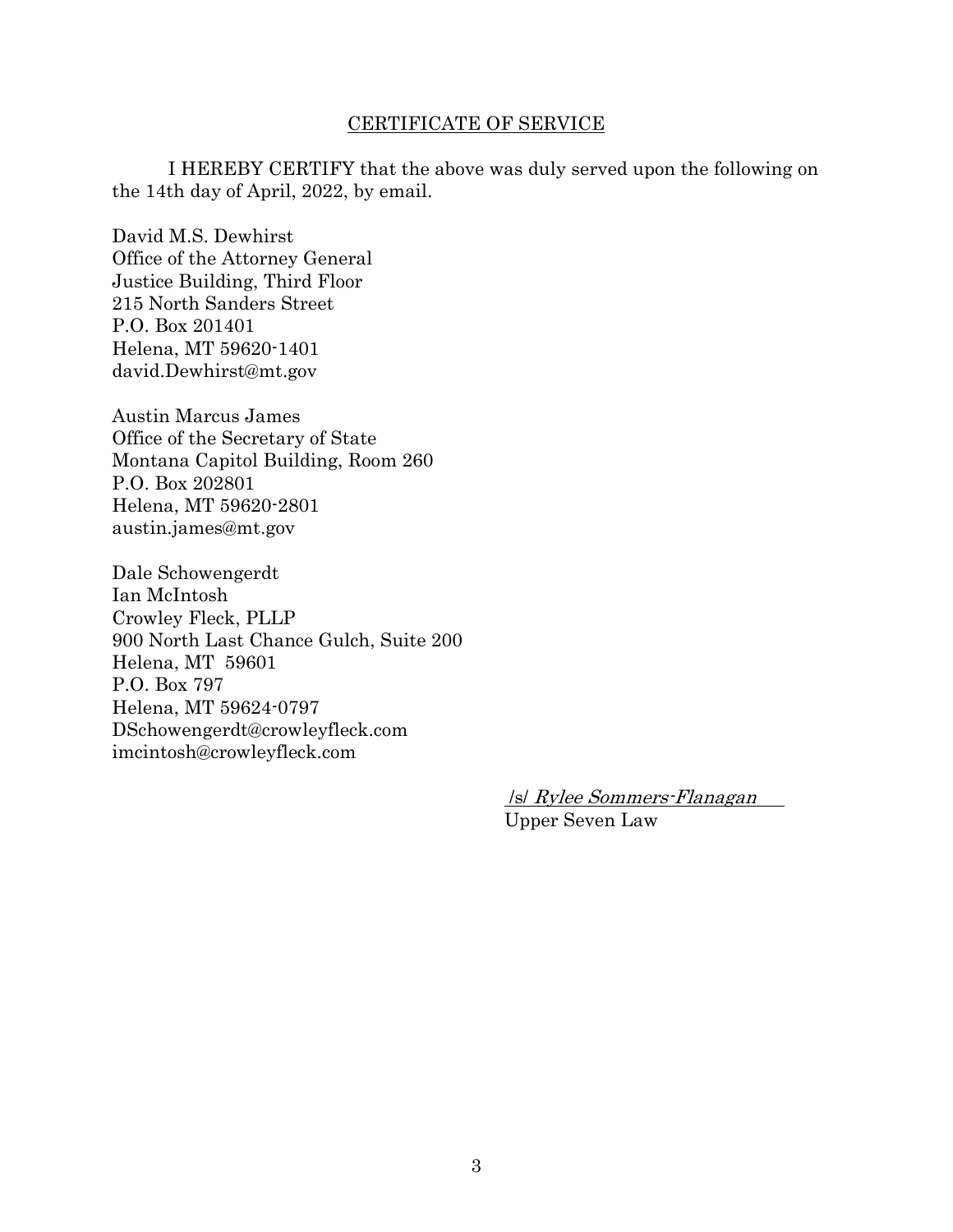## **CERTIFICATE OF SERVICE**

I, Rylee Sommers-Flanagan, hereby certify that I have served true and accurate copies of the foregoing Answer/Brief - Brief in Opposition to the following on 04-14-2022:

Ryan Ward Aikin (Attorney) 1018 Hawthorne St. Missoula MT 59802 Representing: Forward Montana Foundation, Montana Youth Action Service Method: eService

Alexander H. Rate (Attorney) 713 Loch Leven Drive Livingston MT 59047 Representing: Western Native Voice Service Method: eService

John C. Heenan (Attorney) 1631 Zimmerman Trail, Suite 1 Billings MT 59102 Representing: Mitch Bohn, Montana Democratic Party Service Method: eService

Jonathan Patrick Hawley (Attorney) 1700 Seventh Avenue Suite 2100 Seattle WA 98101 Representing: Mitch Bohn, Montana Democratic Party Service Method: eService

Matthew Prairie Gordon (Attorney) 1201 Third Ave Seattle WA 98101 Representing: Mitch Bohn, Montana Democratic Party Service Method: eService

Peter M. Meloy (Attorney) 2601 E. Broadway 2601 E. Broadway, P.O. Box 1241 Helena MT 59624 Representing: Mitch Bohn, Montana Democratic Party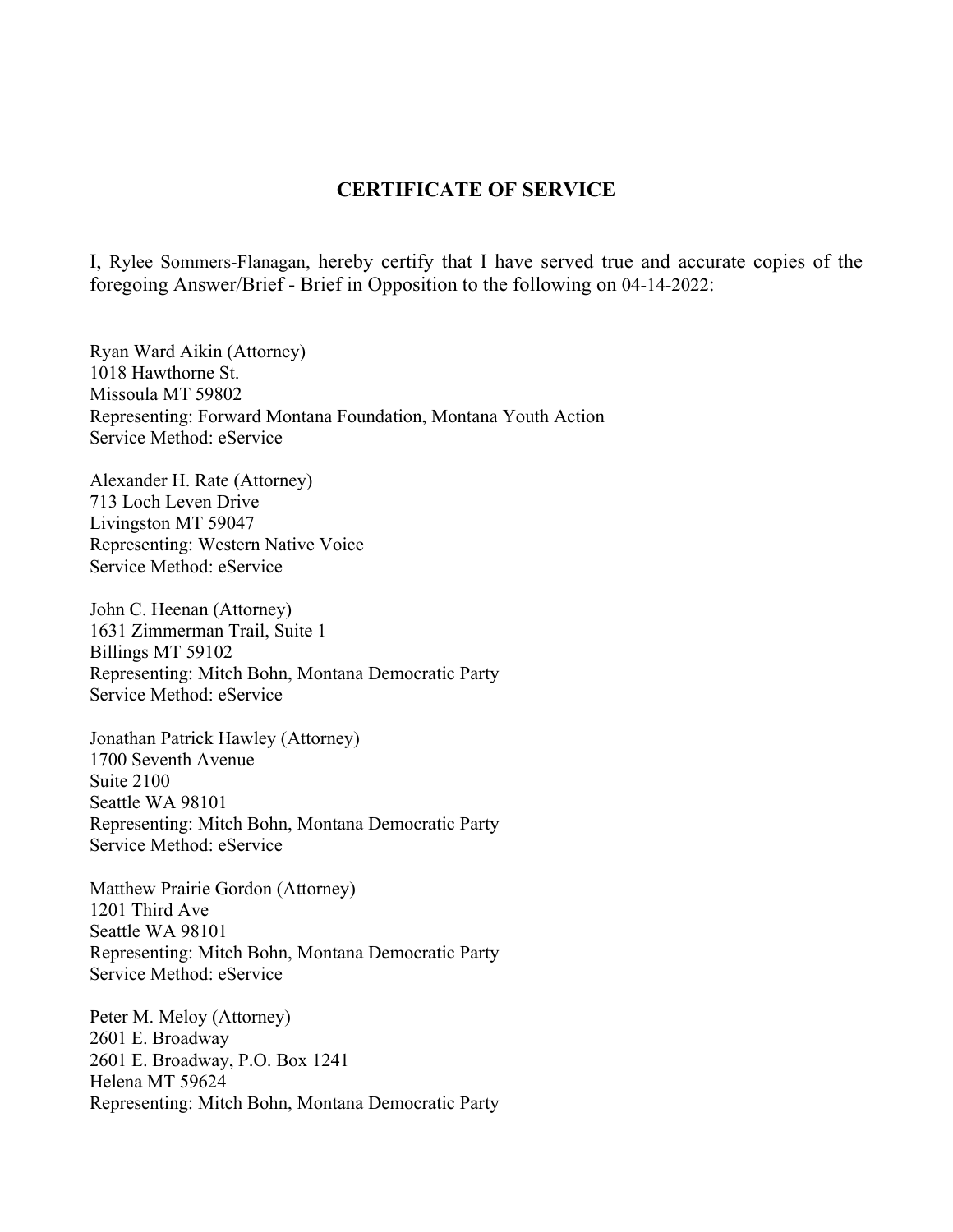Service Method: eService

David M.S. Dewhirst (Govt Attorney) 215 N Sanders Helena MT 59601 Representing: Jacobsen, Christi As Secretary Of State Of Mt Service Method: eService

William McIntosh Morris (Attorney) 1915 S. 19th Ave. P.O. Box 10969 Bozeman MT 59719 Representing: Jacobsen, Christi As Secretary Of State Of Mt Service Method: eService

Ian McIntosh (Attorney) 1915 S. 19th Ave P.O. Box 10969 Bozeman MT 59719 Representing: Jacobsen, Christi As Secretary Of State Of Mt Service Method: eService

Dale Schowengerdt (Attorney) 900 N. Last Chance Gulch Suite 200 Helena MT 59624 Representing: Jacobsen, Christi As Secretary Of State Of Mt Service Method: eService

John Mark Semmens (Attorney) 900 N. Last Chance Gulch Suite 200 Helena MT 59601 Representing: Jacobsen, Christi As Secretary Of State Of Mt Service Method: eService

David Francis Knobel (Attorney) 490 N. 31st St., Ste 500 Billings MT 59101 Representing: Jacobsen, Christi As Secretary Of State Of Mt Service Method: eService

Clayton H. Gregersen (Attorney) P.O. Box 2529 Billings MT 59101 Representing: Jacobsen, Christi As Secretary Of State Of Mt Service Method: eService

E. Lars Phillips (Attorney)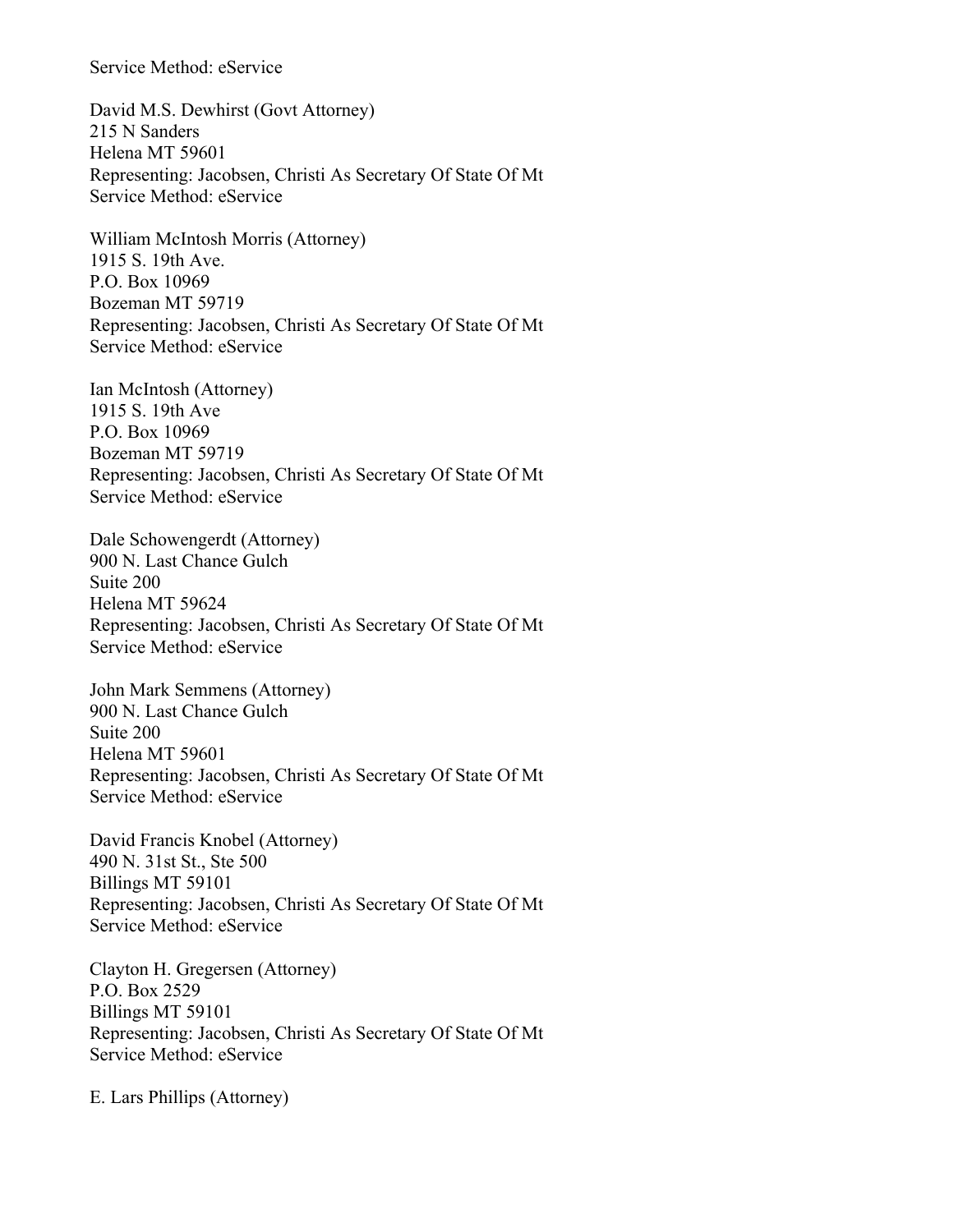1915 S. 19th Ave Bozeman MT 59718 Representing: Jacobsen, Christi As Secretary Of State Of Mt Service Method: eService

Leonard Hudson Smith (Attorney) P.O. Box 2529 Billings MT 59103 Representing: Jacobsen, Christi As Secretary Of State Of Mt Service Method: eService

Austin Markus James (Attorney) 1301 E 6th Ave Helena MT 59601 Representing: Jacobsen, Christi As Secretary Of State Of Mt Service Method: eService

Confederated Salish And Kootenai Tribes (Plaintiff) Service Method: Email

Blackfeet Nation (Plaintiff) Service Method: Email

Northern Cheyenne Tribe (Plaintiff) P.O. Box 128 Lame Deer 59043 Service Method: Email

Fort Belknap Indian Community (Plaintiff) Service Method: Email

Jonathan Topa (Attorney) 125 Broad Street 18th Floor New York 10004 Representing: Western Native Voice Service Method: Email

Henry James Brewster (Attorney) 10 G Street NE, Ste 600 Washington 20002 Representing: Mitch Bohn, Montana Democratic Party Service Method: Email

Kathleen Lynn Smithgall (Attorney) P.O. Box 201401 Helena 59620 Representing: Jacobsen, Christi As Secretary Of State Of Mt Service Method: Email